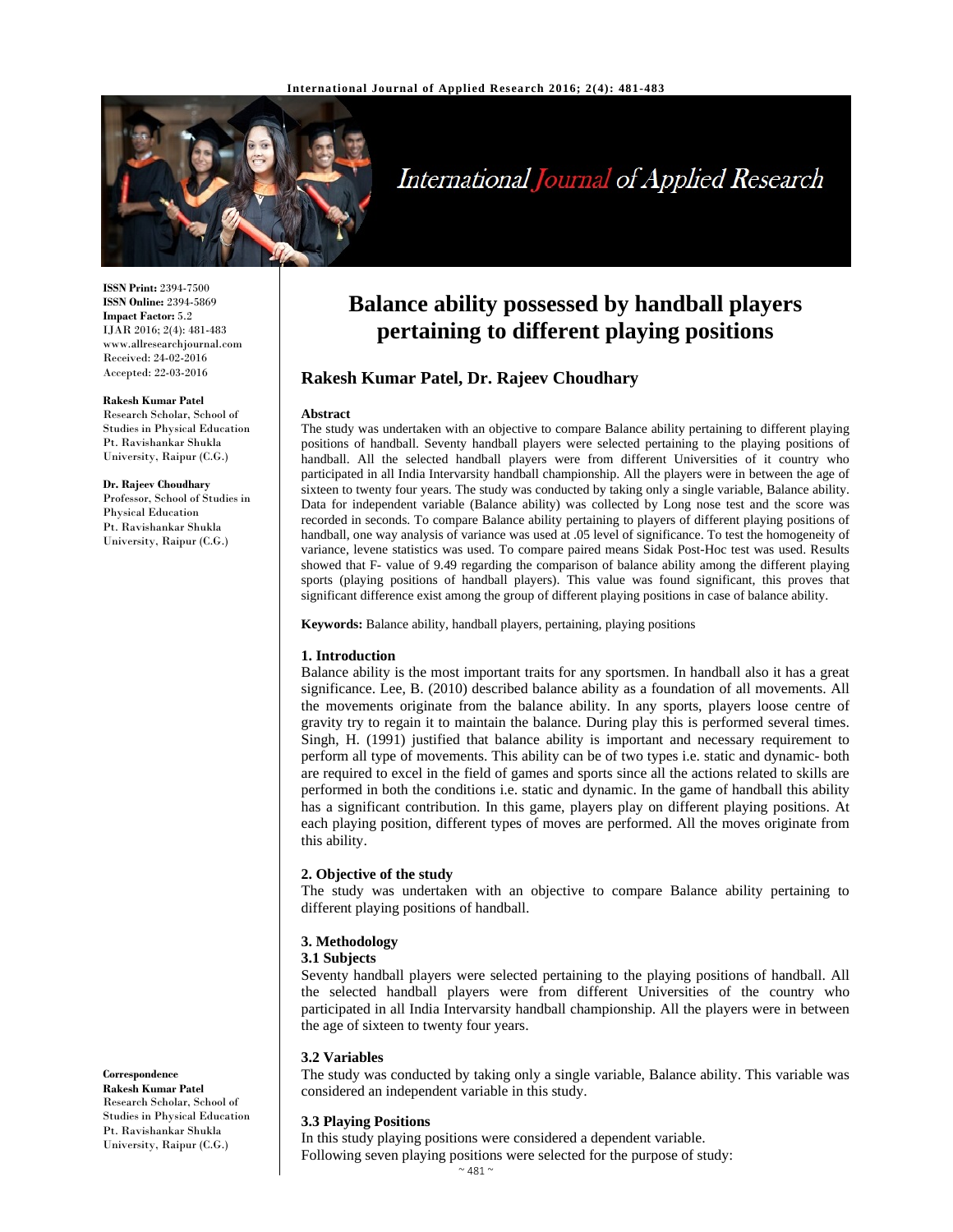- a) Centre player
- b) Goal keeper
- c) Left shooter
- d) Left winger
- e) Pivot player
- f) Right shooter
- g) Right winger

## **3.4 Collection of data**

Data for independent variable (Balance ability) were collected by Long nose test and the score was recorded in seconds.

### **3.5 Statistical analysis**

To compare Balance ability pertaining to different playing positions of handball, one way analysis of variance was used at .05 level of significance. To test the homogeneity of variance, levene statistics was used. To compare paired means Sidak Post-Hoc test was used.

## **3.6 Finding**

**Table 1:** Test of Homogeneity of Variances

| <b>Balance Ability</b> |  |  |  |  |  |  |  |
|------------------------|--|--|--|--|--|--|--|
| Levene Statistic       |  |  |  |  |  |  |  |
|                        |  |  |  |  |  |  |  |

Levene statistic is a test to test the homogeneity of variance. In the study levene statistics of 5.857 (table-1) was found and this value is significant at .05 level. This shows that homogeneity of variance was not found among the groups (Playing positions). Since this value was found significant, Brown-Forsythe & Welch statistics was applied.

|  |                                 | Table 2: shows that Welch statistics and Brown-Forsythe was |
|--|---------------------------------|-------------------------------------------------------------|
|  | found significant at .05 level. |                                                             |

| <b>Robust Tests of Equality of Means</b>     |        |   |        |      |  |  |
|----------------------------------------------|--------|---|--------|------|--|--|
| <b>Balance Ability</b>                       |        |   |        |      |  |  |
| Statistic <sup>a</sup><br>df2<br>df1<br>Sig. |        |   |        |      |  |  |
| Welch                                        | 12.556 | n | 26.260 | .000 |  |  |
| 40.826<br>.000<br>9.498<br>Brown-Forsythe    |        |   |        |      |  |  |
| a. Asymptotically F distributed.             |        |   |        |      |  |  |

| <b>Balance Ability</b>   |    |       |                           |                       |                                  |                    |  |
|--------------------------|----|-------|---------------------------|-----------------------|----------------------------------|--------------------|--|
|                          | N  | Mean  | <b>Standard Deviation</b> | <b>Standard Error</b> | 95% Confidence Interval for Mean |                    |  |
| <b>Playing Positions</b> |    |       |                           |                       | <b>Lower Bound</b>               | <b>Upper Bound</b> |  |
| Centre players           | 10 | 10.34 | .45                       | .14                   | 10.02                            | 10.67              |  |
| Goalkeeper               | 10 | 10.23 | .33                       | .10                   | 9.99                             | 10.47              |  |
| Left Shooter             | 10 | 10.43 | .51                       | .16                   | 10.06                            | 10.80              |  |
| Left Winger              | 10 | 10.69 | .65                       | .20                   | 10.22                            | 11.16              |  |
| Pivot players            | 10 | 10.09 | .15                       | .04                   | 9.98                             | 10.20              |  |
| <b>Right Shooters</b>    | 10 | 9.93  | .09                       | .02                   | 9.86                             | 9.99               |  |
| <b>Right Wingers</b>     | 10 | 11.22 | .55                       | .17                   | 10.82                            | 11.61              |  |
| Total                    | 70 | 10.42 | .57                       | .06                   | 10.28                            | 10.56              |  |

**Table 3:** Descriptive statistics of Handball Players in Different Playing Positions

**Table 4:** Analysis of variance for the comparison of Balance ability among Different Playing Positions of Handball Players

| <b>Balance Ability</b> |                          |    |                       |       |      |  |
|------------------------|--------------------------|----|-----------------------|-------|------|--|
|                        | Sum of<br><b>Squares</b> | df | Mean<br><b>Square</b> | F     | Sig. |  |
| <b>Between Groups</b>  | 10.998                   |    | 1.833                 |       |      |  |
| <b>Within Groups</b>   | 12.158                   | 63 | .193                  | 9.498 | .000 |  |
| Total                  | 23.155                   | 69 |                       |       |      |  |

Table 4 exhibit the F- value of 9.49 regarding the comparison of Balance Ability among the different sports (Playing positions of Handball players). This value was found significant, this proves that significant difference exist among the groups of different playing positions in case of Balance Ability.

Sidak post-hoc test was used for comparing paired means of different playing positions in Balance Ability.

**Table 5:** Sidak Post-Hoc test for the comparison of paired means of Different Playing Positions in Balance ability

|                                                          | (J) Playing Positions<br><b>Mean Difference (I-J)</b><br>(I) Playing Positions<br><b>Standard Error</b> |           |      |       | 95% Confidence Interval |                    |
|----------------------------------------------------------|---------------------------------------------------------------------------------------------------------|-----------|------|-------|-------------------------|--------------------|
|                                                          |                                                                                                         |           |      | Sig.  | <b>Lower Bound</b>      | <b>Upper Bound</b> |
| Centre players                                           | Goalkeeper(GK)                                                                                          | .109      | .196 | 1.000 | $-.511$                 | .729               |
|                                                          | Left Shooter(LS)                                                                                        | $-.086$   | .196 | 1.000 | $-.706$                 | .534               |
|                                                          | Left Winger(LW)                                                                                         | $-.349$   | .196 | .828  | $-0.969$                | .271               |
| (CP)                                                     | Pivot players(PP)                                                                                       | .253      | .196 | .991  | $-.367$                 | .873               |
|                                                          | <b>Right Shooters(RS)</b>                                                                               | .414      | .196 | .567  | $-.206$                 | 1.03               |
|                                                          | <b>Right Wingers(RW)</b>                                                                                | $-.874*$  | .196 | .001  | $-1.49$                 | $-.253$            |
|                                                          | Left Shooter(LS)                                                                                        | $-.195$   | .196 | 1.000 | $-.815$                 | .425               |
|                                                          | Left Winger(LW)                                                                                         | $-458$    | .196 | .386  | $-1.07$                 | .162               |
| Goalkeeper                                               | Pivot players (PP)                                                                                      | .144      | .196 | 1.000 | $-.476$                 | .764               |
| (GK)                                                     | <b>Right Shooters(RS)</b>                                                                               | .305      | .196 | .940  | $-.315$                 | .925               |
|                                                          | Right Wingers(RW)                                                                                       | $-.983*$  | .196 | .000  | $-1.60$                 | $-.362$            |
| Left Shooter<br>(LS)                                     | Left Winger(LW)                                                                                         | $-.263$   | .196 | .987  | $-.883$                 | .357               |
|                                                          | Pivot players(PP)                                                                                       | .339      | .196 | .860  | $-.281$                 | .959               |
|                                                          | <b>Right Shooters(RS)</b>                                                                               | .500      | .196 | .246  | $-.120$                 | 1.12               |
|                                                          | Right Wingers(RW)                                                                                       | $-.788*$  | .196 | .003  | $-1.40$                 | $-.167$            |
|                                                          | Pivot players(PP)                                                                                       | .602      | .196 | .065  | $-.018$                 | 1.22               |
| Left Winger<br>(LW)                                      | <b>Right Shooters(RS)</b>                                                                               | $.763*$   | .196 | .005  | .142                    | 1.38               |
|                                                          | <b>Right Wingers(RW)</b>                                                                                | $-.525$   | .196 | .183  | $-1.14$                 | .095               |
| Pivot players (PP)                                       | <b>Right Shooters(RS)</b>                                                                               | .161      | .196 | 1.000 | $-.459$                 | .781               |
|                                                          | Right Wingers(RW)                                                                                       | $-1.127*$ | .196 | .000  | $-1.74$                 | $-.506$            |
| Right Shooters (RS)                                      | Right Wingers(RW)                                                                                       | $-1.28*$  | .196 | .000  | $-1.90$                 | $-.667$            |
| *. The mean difference is significant at the 0.05 level. |                                                                                                         |           |      |       |                         |                    |